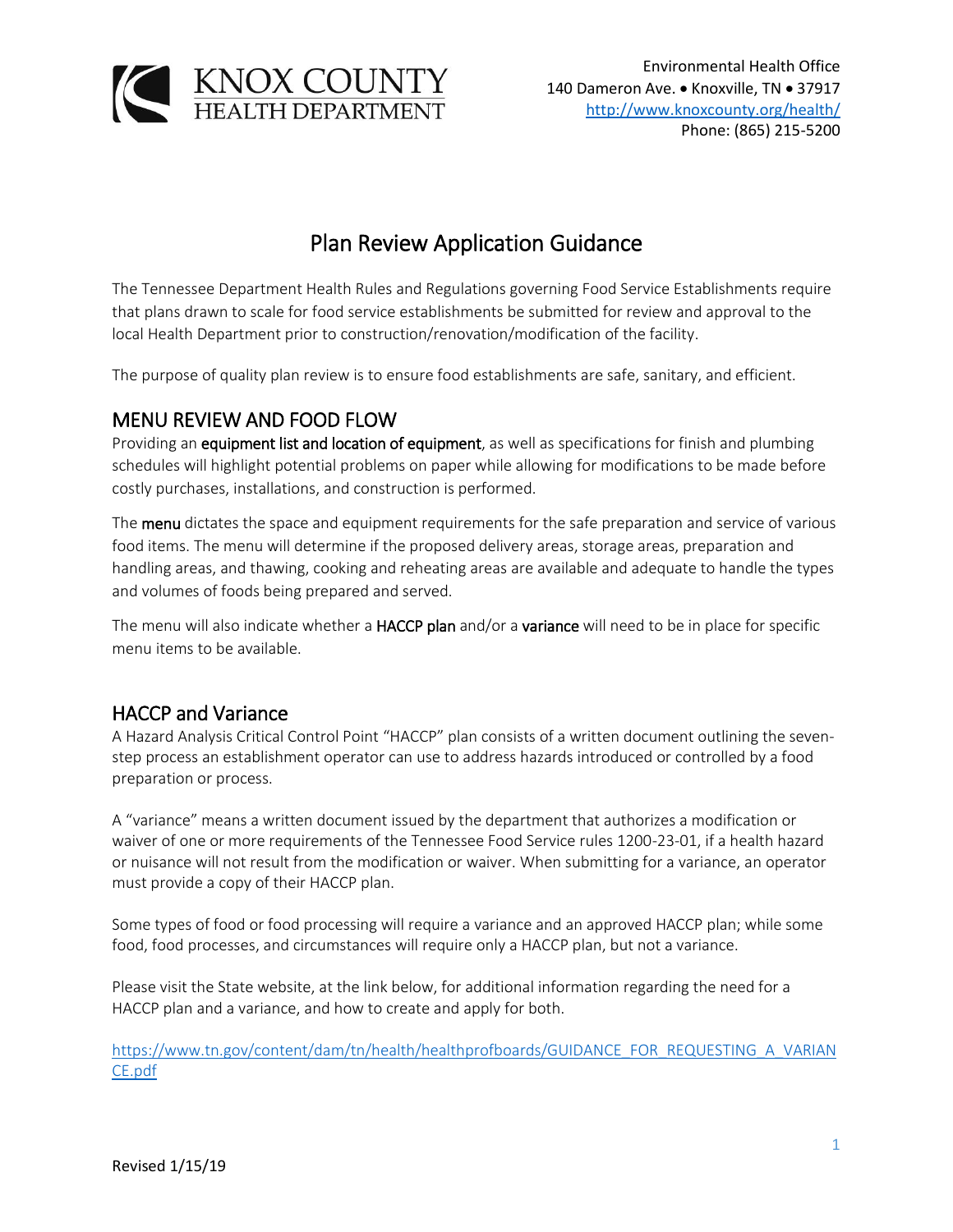### REFRIGERATION

Refrigerators and freezers are required to maintain TCS Food at or below 41°F and 0°F (frozen). All refrigeration units must have numerically thermometers, accurate to  $\pm 3^{\circ}F$ .

Refrigeration and freezer storage involves five major areas:

- 1. Storage for short-term holding or perishable and TCS food.
- 2. Long-term storage.
- 3. Storage space for quick chilling of foods.
- 4. Space assembling and processing of TCS food.
- 5. Display storage for customer service.

To plan refrigeration storage, the following areas should be considered: menu, number of meals per day, number of deliveries per week, and adequate ventilation in the areas where the refrigeration systems will be located. Shelving space within the refrigeration and freezer units should be designed to prevent the cross-contamination of foods. Thermometers must be conspicuously located in all units.

Walk-in Cooler/Freezer units should meet an ANSI accredited certification or equivalent, or deemed acceptable by the Regulatory Authority. Approved flooring and integral cove bases need to be provided. Quarry tile, ceramic, and galvanized flooring are not recommended flooring materials for walk-in units. All gaps, cracks, penetrations, seams, and plug holes shall be sealed smooth and flush with the surface material.

Walk-in units are beneficial when there is a need for long-term storage of perishable and TCS food or when cooling space is needed for prepared and cooked foods.

Each walk-in unit shall be equipped with **lighting** that provides 10 foot candles of light throughout the unit when it is full of product. Lights must be properly shielded or shatter resistant.

## **STORAGE**

Dry storage space needed depends on the menu, number of meals served between deliveries, frequency of deliveries, and the amount and type of single-service articles to be stored.

Dry storage is not to be under exposed sewer lines, open stairwells, or other sources of contamination. Stationary shelving needs to be a minimum of 6" off the floor.

Designate an area for poisonous or toxic material storage that is aware from food and clean utensils.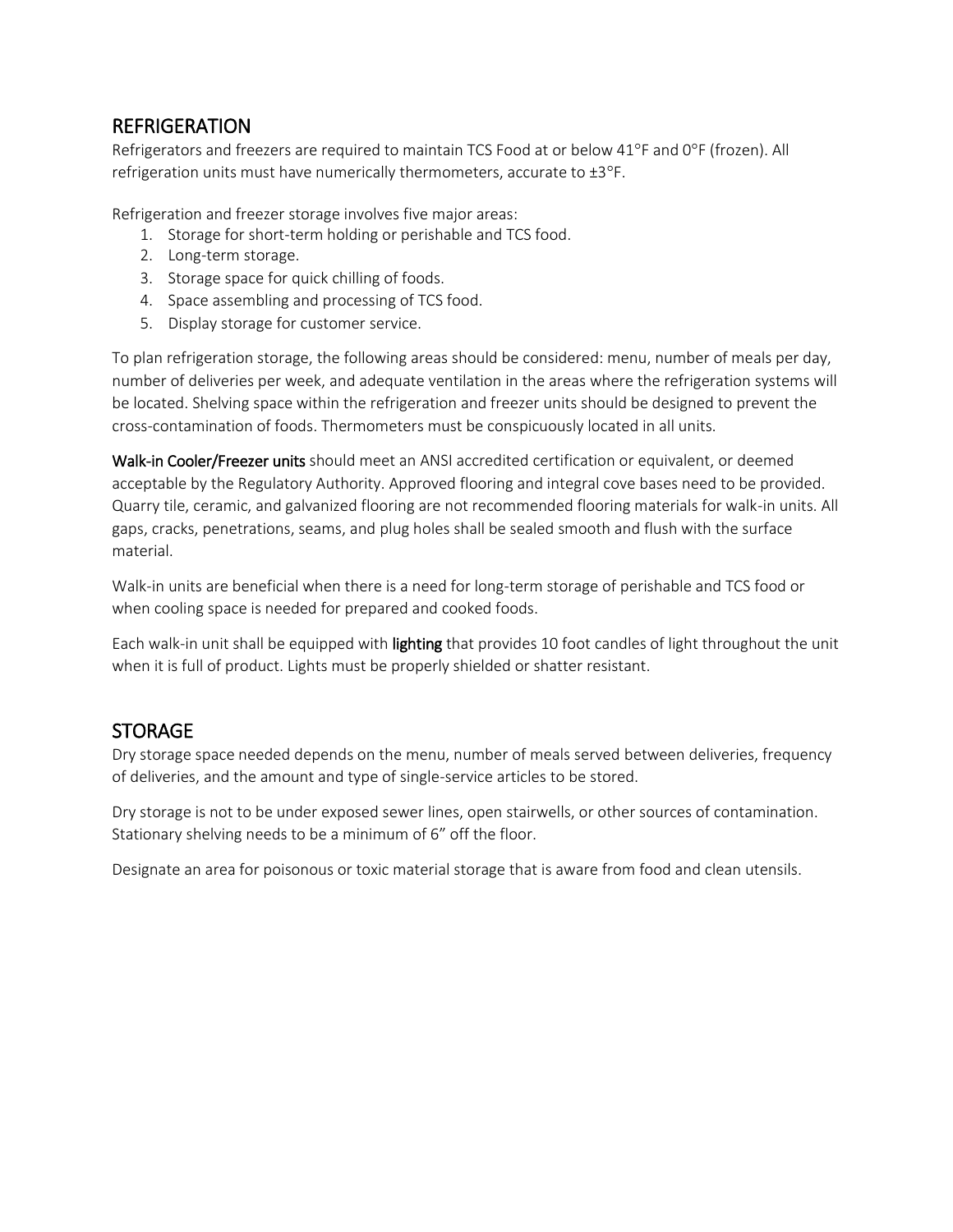

#### WAREWASHING

The minimum requirement for ware washing in a food establishment is a three-compartment sink. A mechanical ware washing machine may be installed in place of, or in addition to the three-compartment sink.

- A. Manual Ware Washing requirements:
	- The sink compartments of the three-compartment sink, shall be large enough to completely immerse the largest pot, pan or piece of equipment to be used in the establishment that will not be cleaned in place.
	- Each compartment shall be supplied with adequate hot and cold potable running water, temperature of the wash solution shall be maintained at not less than  $110^{\circ}$ F, or the temperature specified on the cleaning agent manufacturer's label instructions.
	- Drain boards, utensils racks or tables large enough to accommodate clean and soiled utensils shall be provided. The drain boards shall be self-draining.
	- Ware washing machines shall be installed in accordance with the manufacturer's recommendations. If used, a hot water booster for ware washing machines must be identified during plan review.
	- Adequate facilities shall be provided to air dry washed equipment and utensils. Drain boards, utensil racks or tables must be large enough to allow proper and sufficient air drying of equipment and utensils.
- B. Mechanical Ware Washing requirements:

Ware washing machines shall be installed in accordance with the manufacturer's recommendations. Adequate facilities shall be provided to air dry washed equipment and utensils.

All cleaned and sanitized utensils and equipment must be stores at least 6" above the floor.

## WATER SUPPLY

The concerns relative to water supply in a food establishment are to ensure the facility is supplied with a safe and adequate water supply and verify that water will remain safe while in the facility.

The availability of an approved public water supply will be verified during the plan review process. Any use of a non-public water source (well water) musts comply with local, state, and/or federal laws, and construction and testing standards.

The hot water supply shall be adequate to provide enough hot water to all faucets of the establishment during peak hot water demand, or hours of operation. Hot water for hand washing must be at least 100°F. Hot water for mechanical ware washing must be able to reach 160 °F - 180°F for sanitizing.

Tank less water heaters shall be installed and used in accordance with the manufacturer's recommendations.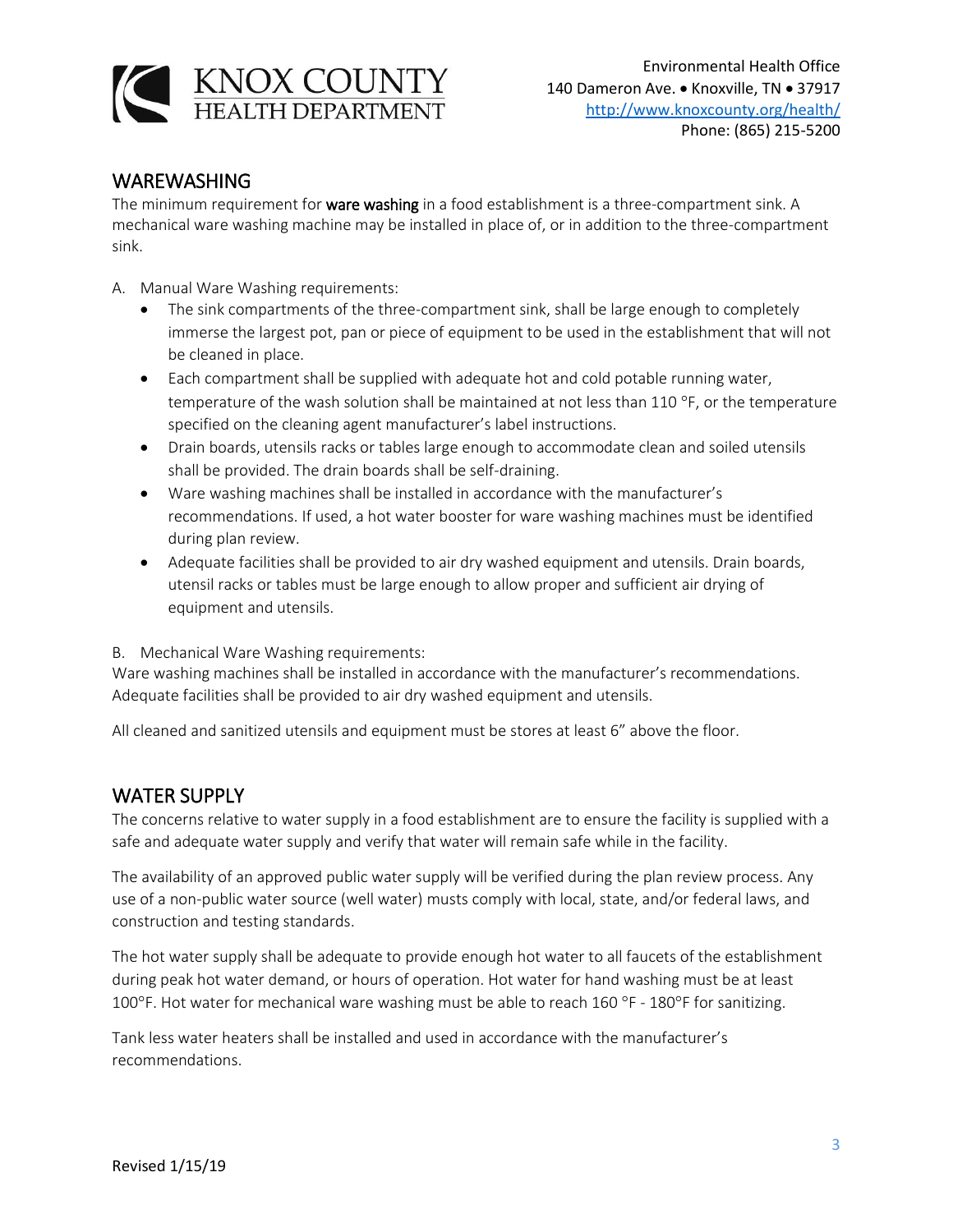## BACKFLOW PROTECTION

Plumbing shall be sized and installed according to applicable codes in order to avoid cross connections between the potable water supply and any non-potable systems.

A direct connection may not exist between the sewerage system and any drains originating from equipment in which food, equipment, or utensils are placed.

When a ware washing machine is located within 5 feet of a trapped floor drain, the dishwater waste outlet may be connected directly on the inlet side of a properly vented floor drain trap.

An indirect connection may be one of two types, an air gap or an air break.

- 1. Air gap = the unobstructed, vertical air space that separates a potable system from a non-potable system.
- 2. Air break = a waste line from a fixture that discharges used water or liquid waste to a drain where the waist line terminates below flood level.



## SEWAGE DISPOSAL

All sewage, including liquid waste, shall be disposed into a public sewage system, or an individual sewage disposal system constructed and operated according to law. Where individual sewage disposal systems are utilized, the location shall be noted on the plans and certification of compliance with state and local regulations shall be provided.

For information regarding the need for a grease interceptors, contact your local utility district.

## HAND SINKS

Adequate and conveniently located hand sinks are important to ensure employees are washing their hands, during food preparation, food dispensing, and ware washing.

Splash shields may be needed in order to prevent contamination of food contact-surfaces, clean equipment or utensils, and food product.

The location of soap and paper towel dispensers at hand sinks should be installed in such a way that does not contaminate food, food contact surfaces, utensils or equipment.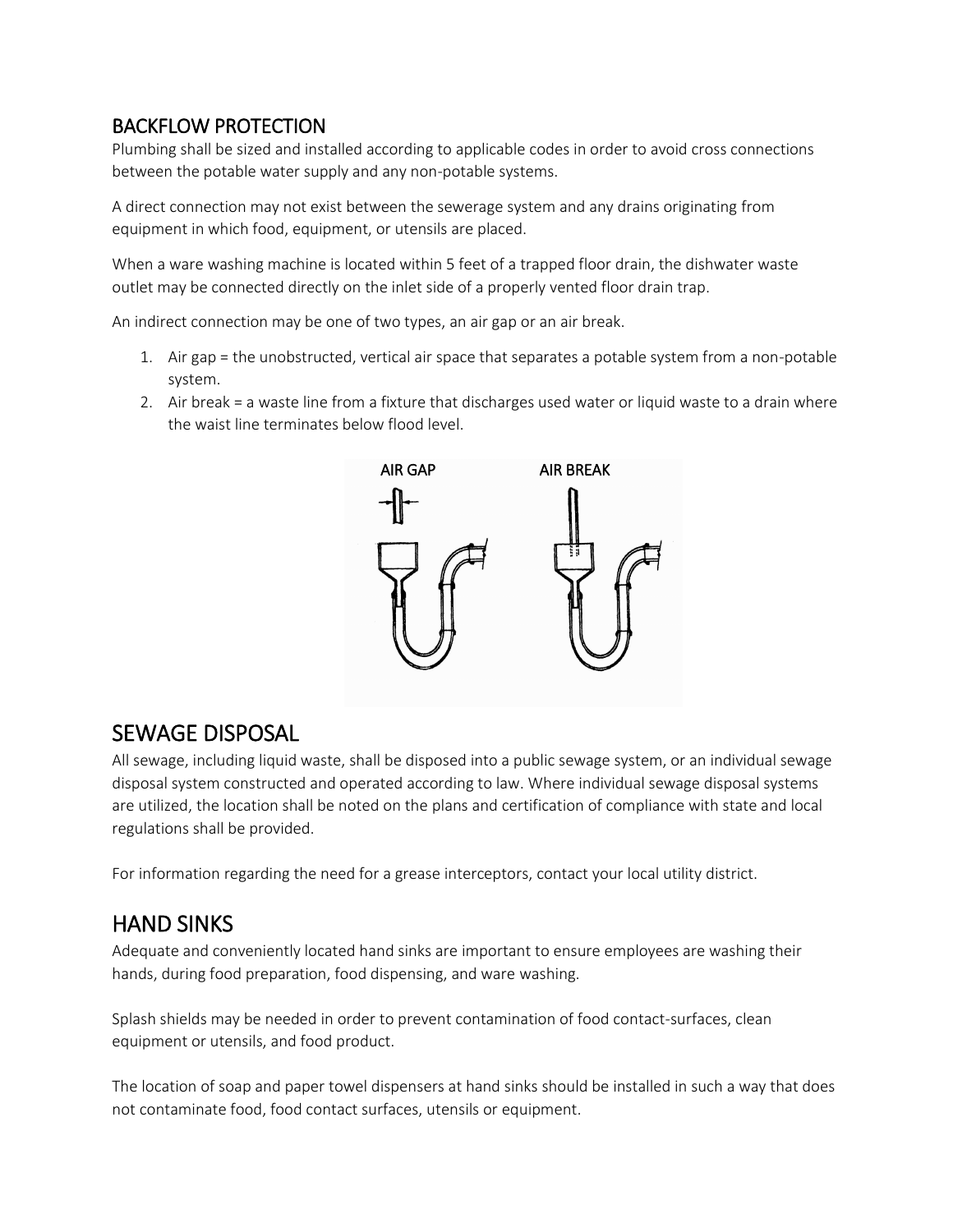

### HAND SINKS continued

Handwashing sinks shall be easily accessible and not be used for purposes other than handwashing.

Splash shields may be needed if splash from use of a handwashing sink may contaminate food, foodcontact surfaces, clean equipment, or utensils.

### RESTROOMS

Properly functioning toilet facilities must always be accessible to employees.

### OUTER OPENINGS

All openings to the outside shall be effectively protected against the entrance of insects and rodents.

Insect control devices, used to electrocute or stun flying insects, shall be designed to retain the insect within the device. These devices must not be located above food preparation areas and installed to prevent the contamination of exposed food, clean equipment, utensils, and linens.

#### FINISHES

All finishes in a food service establishment kitchen must be smooth and easily cleanable. Any exposed concrete, drywall or wood, must be sealed.

Examples of approved floor materials are as follows:

- 1. Quarry tile, ceramic tile
- 2. Sealed curbed concrete
- 3. Seamless poured epoxy (minimum 3/16 inch thick)
- 4. Commercial-grade sheet vinyl (no felt backing)
- 5. Commercial-grade vinyl composition tile (VCT)

In food preparation, storage, handling, and packaging areas, a coved flooring material (baseboard) is required at the base of the wall (wall/floor junctures). Coved flooring material should extend integrally up the walls.

Example of wall materials are as follows:

- 1. Stainless steel
- 2. Ceramic tile
- 3. Aluminum
- 4. Fiber-glassed reinforced panels (FRP)
- 5. Sealed concrete blocks or bricks
- 6. Epoxy or glazed drywall

Example of ceiling materials are as follows:

- 1. Easily cleanable, non-absorbent ceiling tiles
- 2. Painted drywall